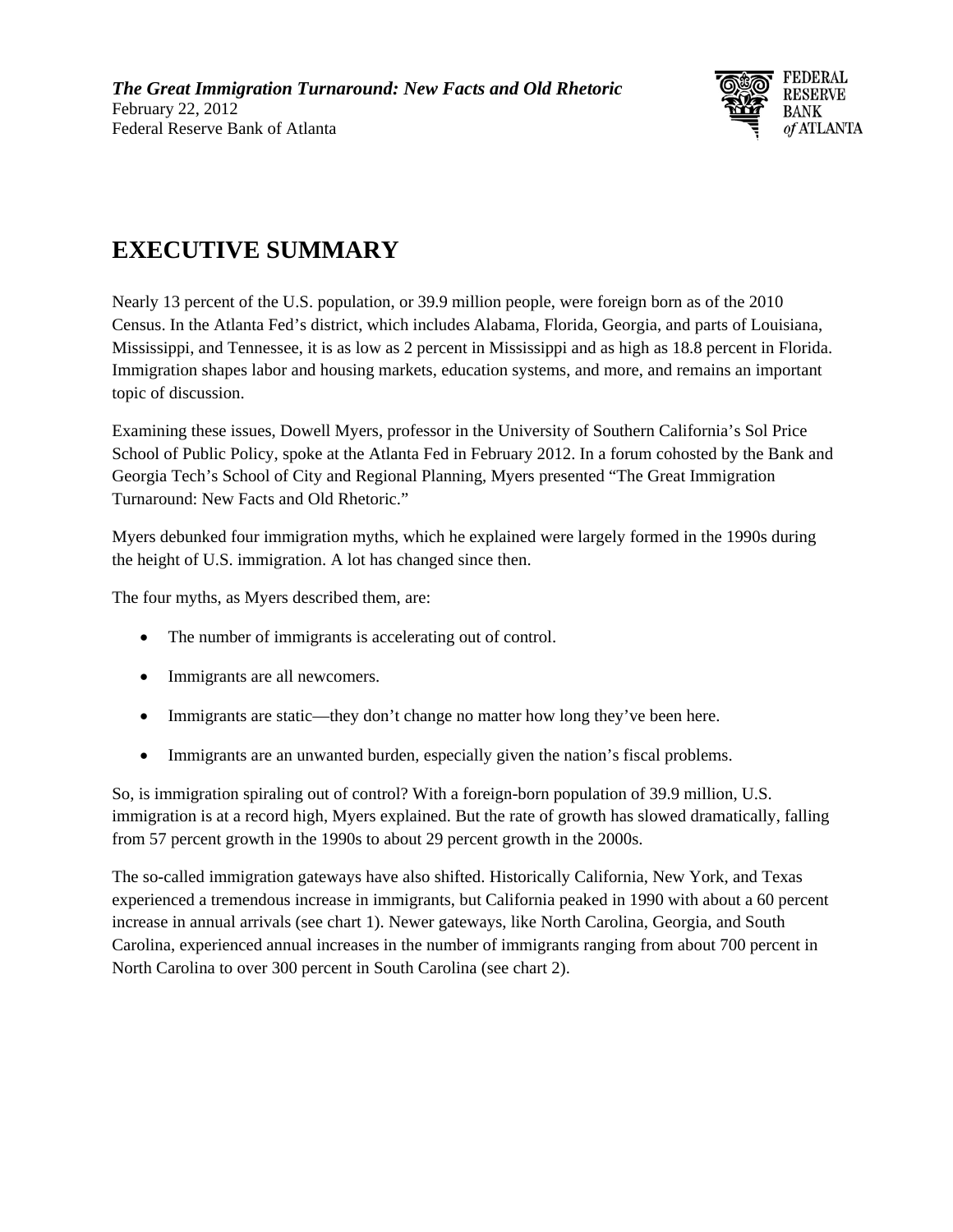





A large share of newcomers are settling in such states as the Carolinas, Arizona, and Florida. For example, more than half of South Carolina's immigrant population arrived between 2000 and 2008, compared to just 20 percent in California—one of the old gateways. Differences in the share of newcomers affect attitudes about immigration, Myers explained, with new immigrants being characterized as a greater burden than immigrants who have been in the country for some time.

And as for the belief that immigrants are static—well, that's not true either, he said. Indeed, immigrants who arrived from 1985–1989 show striking gains in income, homeownership, and citizenship. For example, homeownership for immigrants who arrived between 1985 and 1989 started at about 17 percent. Within less than 20 years, the homeownership rate for this cohort exceeded 60 percent, approaching the national homeownership rate (see chart 3). English proficiency rose, too, especially for those who arrived at a younger age.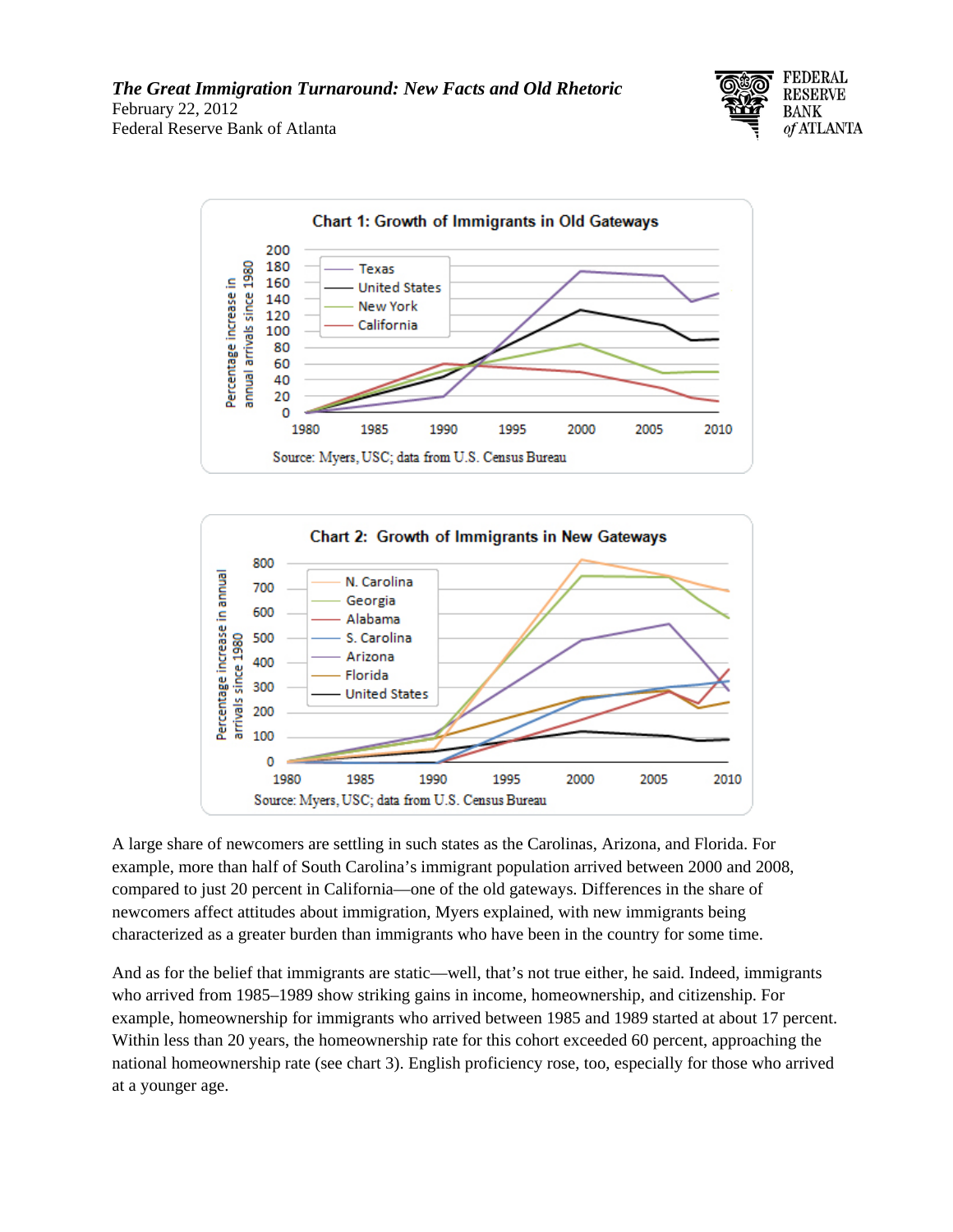



Finally, as for the last myth—that immigrants are an unwanted burden—the opposite is true. The United States needs immigrants, Myers said, pointing to the impending retirement of millions of baby boomers. An increase in the senior ratio—the number of seniors (ages 65 and older) relative to the working-age population—will affect many pressing concerns such as Social Security and Medicare, workforce growth, and the housing market. Some businesses will have a hard time hiring workers to replace the retiring boomers. Myers estimated that immigrants can help reduce the rise in the senior ratio by 29 percent in 20 years and 47 percent in 40 years.

## **Immigration in Georgia**

The forum also featured a presentation by Matt Hauer, who leads the Applied Demography Program at the University of Georgia. He discussed Georgia-specific immigration trends, noting that the state's fastest-growing counties have seen a rapid increase in Hispanic populations, including Forsyth, Paulding, and Henry counties. He also noted that the counties of Henry, Gwinnett, Fulton, and Cobb are the main Georgia gateways for Asian immigrants, with Henry experiencing a 1,700 plus percent change in its Asian population from 1990 to 2010. Hauer also pointed out that the Georgia Hispanic population grew by 96.1 percent from 2000 to 2010.